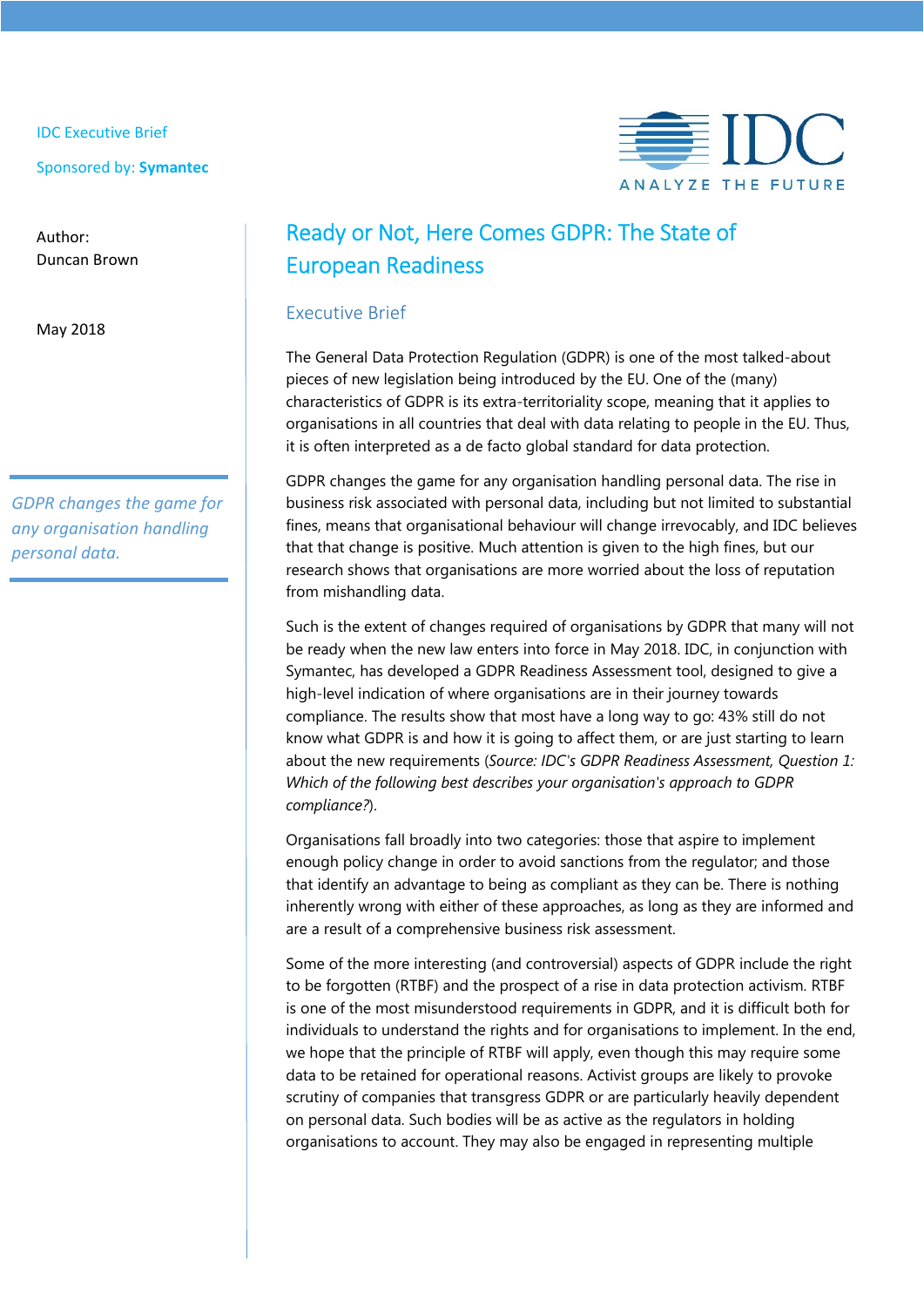individuals in the case of infringements, leading to the prospect of what are effectively class-action lawsuits.

Don't panic. Organisations first need to increase their awareness of and preparedness for GDPR. Partnering with an expert in information security is a big step in securing personal data. And companies that create a cross-organisational task force stand a much better chance of success than those who do not.

### GDPR Overview

GDPR represents the biggest shakeup in data protection and privacy legislation in over two decades. It is one of the most controversial, and most misunderstood, pieces of European legislation in living memory. IDC also thinks that the longlasting impact of GDPR will be considerably more profound than most observers believe.

It is important to understand the origins of GDPR. The European Charter on Human Rights, formulated in 2000, states in Article 8 that every living human being has the right to have their personal data protected. It is this statement — that data protection is a human right — that underpins GDPR. There are several implications that follow from this:

- Since human rights are not limited to countries of residence, but extend to all living persons, GDPR aims to protect the human rights of all people, not just those resident in the EU.
- GDPR is not negotiable, or a nice to have benefit of living in a developed economy. It is a fundamental underpinning of society.

Whether or not one agrees with the status of data protection as a human right, what is clear is that the EU has the strength of mind to drive its agenda as far as possible. The consequences of this situation are clear to see in GDPR: extraterritoriality in geographical scope, the instantiation of new rights of access, rectification and erasure, and so on.

Previous data protection regulation, agreed in 1995, was identified as having two fundamental flaws:

- It was implemented as the Data Protection Directive (95/46/EC), which was implemented differently in all 28 member states. This led to a patchwork of data protection regimes across the EU, resulting in variable implementation of data protection rights for citizens, and increased complexity and cost of doing business.
- It predated both the widespread adoption of the World Wide Web as a universal information platform and the emergence of social media and other mechanisms for capturing and sharing personal data.

The Data Protection Directive was therefore regarded as being dysfunctional and out of date. One of the common misconceptions around GDPR is that it is vague and therefore difficult to implement. In fact, it is deliberately vague, in order to protect it as far as possible from further technology developments that would otherwise undermine the legislation. This is important because many companies

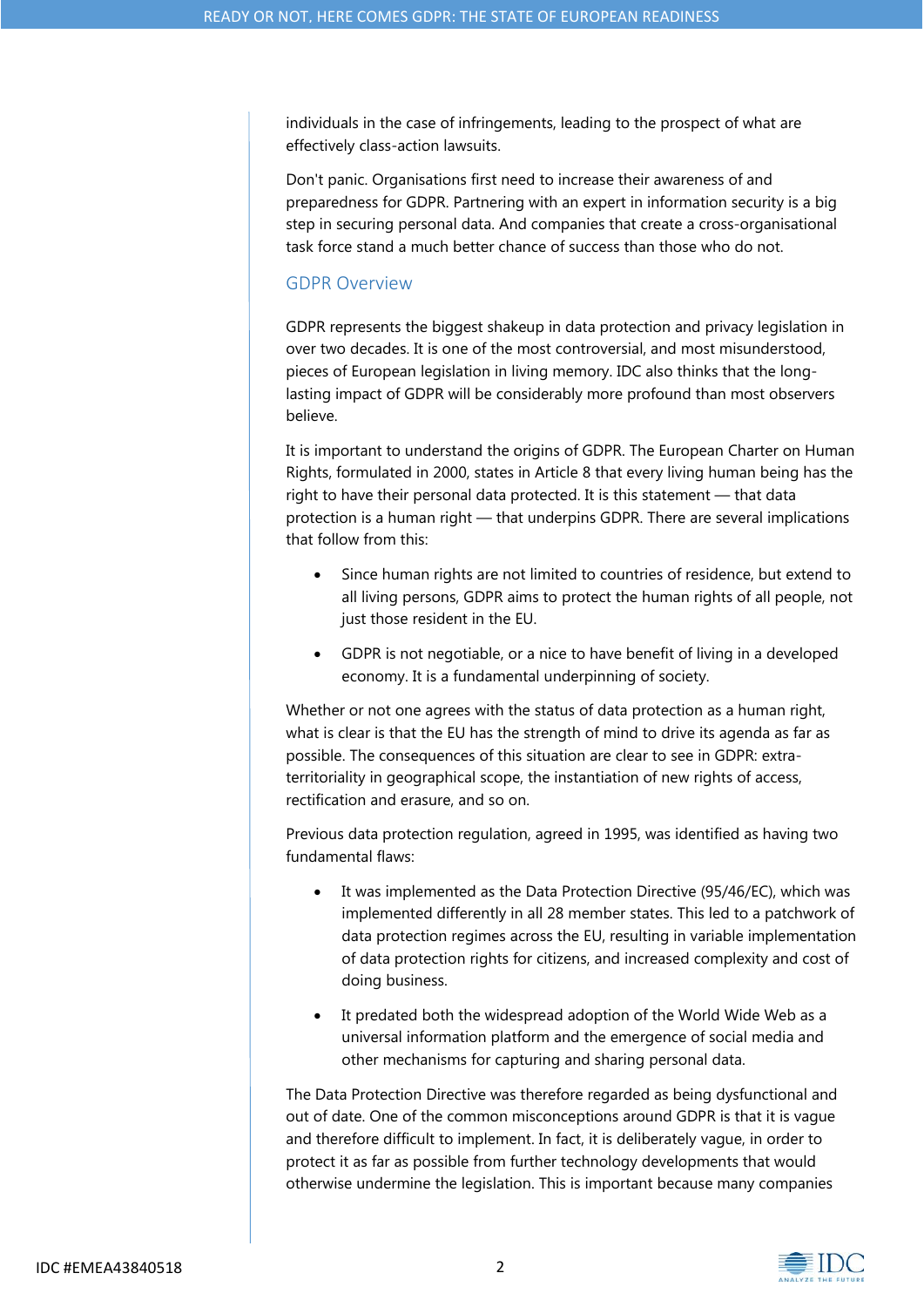have struggled to understand the full implications of GDPR, because GDPR relies primarily on a principle-based approach to legislation, and essentially leaves the details to companies to work out, according to their assessment of the risk to individuals' data protection rights. GDPR is also drafted as a regulation, which means that it applies to all member states as it stands, and does not require transposition into local legislation (although there are several opportunities for derogations).

One of the most talked about features of GDPR is its apparently draconian administrative fines for non-compliance (See Article 83). There has been a lot of focus placed on the level of fines, which — IDC believes — is distracting and can be counter-productive. The broad structure of fines is:

- For infringements of the operational aspects of GDPR, €10 million or 2% of worldwide annual revenue, whichever is the higher;
- €20 million or 4% of total worldwide annual revenue, whichever is the higher, for breaches of basic principles, data subject rights, data transfers to non-EU countries, and failure to comply with previous sanctions imposed by a regulator.

The main misconceptions surrounding administrative fines are twofold. The first is that stiff penalties will be levied from the start of the enforcement period, to set an example. However, based on our discussions with regulators, IDC does not believe that heavy fines will be levied in most cases. In fact, companies will have to be egregious in their non-compliance in order to attract the most severe financial penalties. Fines are designed to be "effective, proportionate and dissuasive." In other words, they are designed to hurt companies, in order to change their behaviour, but that pain should be commensurate with the damage caused. And regulators will want to keep their powder dry, should a series of infringements by the same offender occur.

Instead, regulators are likely to use other non-financial levers, in combination with financial penalties, to enforce compliance. This is the second misconception: that it is fines alone that will enforce the law. In fact, regulators have a toolkit of sanctions that they can use, including audits, orders to communicate breaches to affected data subjects, restrictions on processing, and constraints on data transfers (see Article 58). In extreme cases a regulator can impose a ban on data processing, which could put a company out of business.

In addition to regulatory powers, individuals may also seek compensation from an organisation infringing their data protection rights (see Article 82). The ability to combine such actions into what is essentially a class action proceeding is also included in GDPR and, as we discuss later in this paper, there are no financial limits specified in GDPR to the extent of compensation that may be sought (see Article 80).

*Regulators have a toolkit of sanctions that they can use, including imposing a ban on data processing.*

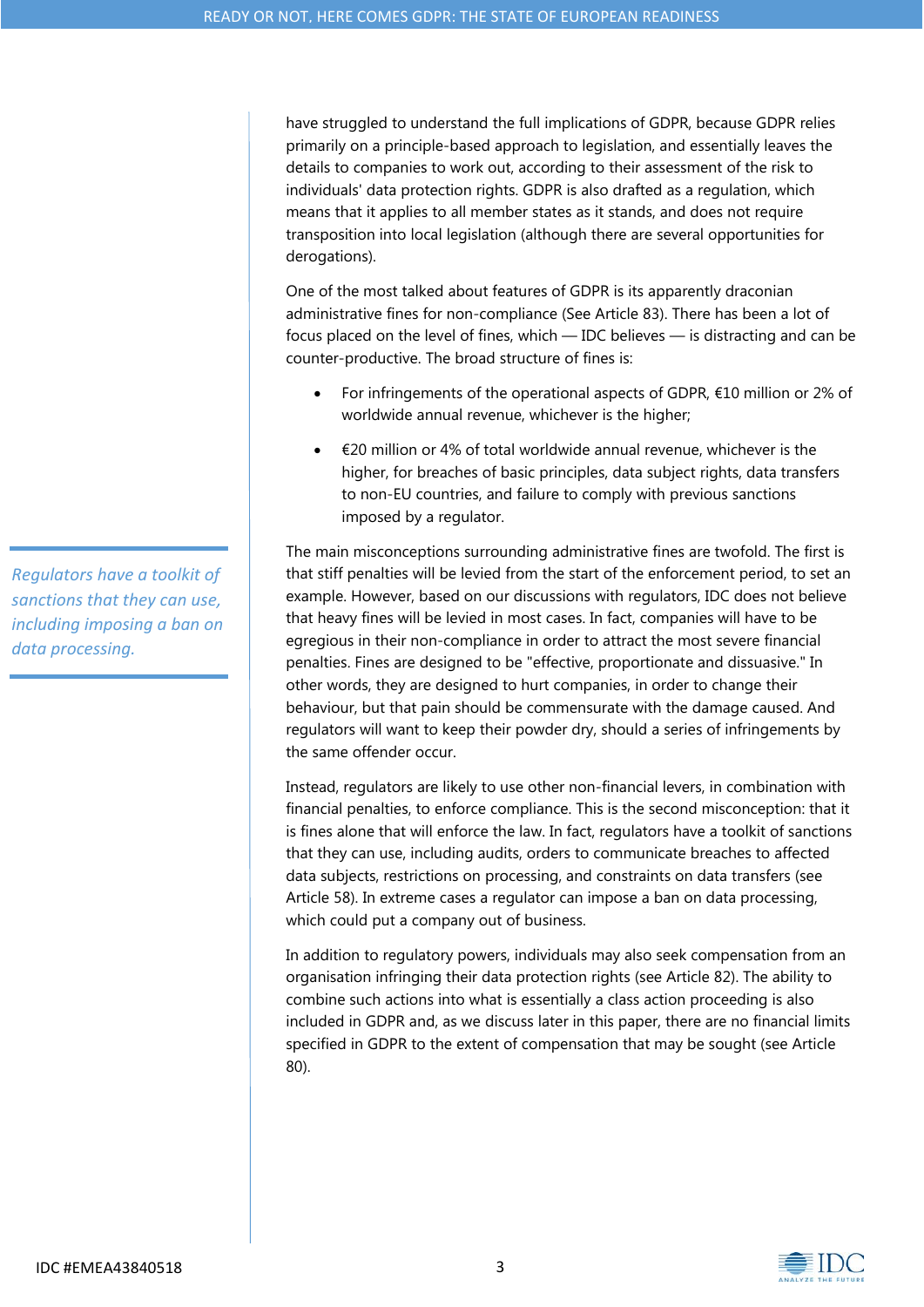## Ready or Not?

In order to help companies assess their state of readiness for GDPR, and to gather insight into the overall state of readiness in Europe, IDC developed a GDPR Readiness Assessment (GRA) tool, in conjunction with Symantec. The tool features a short set of questions, each identified as indicators of understanding, of actions taken, and of overall intentions with respect to GDPR. Although not a definitive assessment of an organisation's state of compliance, it yields substantial insight into how companies are approaching the new regime of data protection.

The tool arranges companies into one of five stages of readiness, with organisations just starting out at stage one, and those that are achieving a high degree of compliance at stage five (see Figure 1). One of the key questions the tool attempts to answer is, what does "ready" look like? Based on other IDC research, and looking at the responses provided in the tool, it appears that readiness is a function primarily of aspiration and assessment of risk.

# FIGURE 1





#### Source: IDC 2018

There are two broad categories of aspiration with regards to GDPR compliance. There are those companies that seem to regard GDPR as an obstacle to overcome, and aim to implement sufficient processes in order to avoid sanctions from a regulator. As long as a full business risk assessment has been done, and compliance is within an acceptable level of risk to executive management, then we think this is an appropriate business strategy. Data captured from the tool tells us that 35% of companies aim to implement GDPR primarily to avoid audits and fines. Organisations that are at stage three in our readiness model fit this profile, and

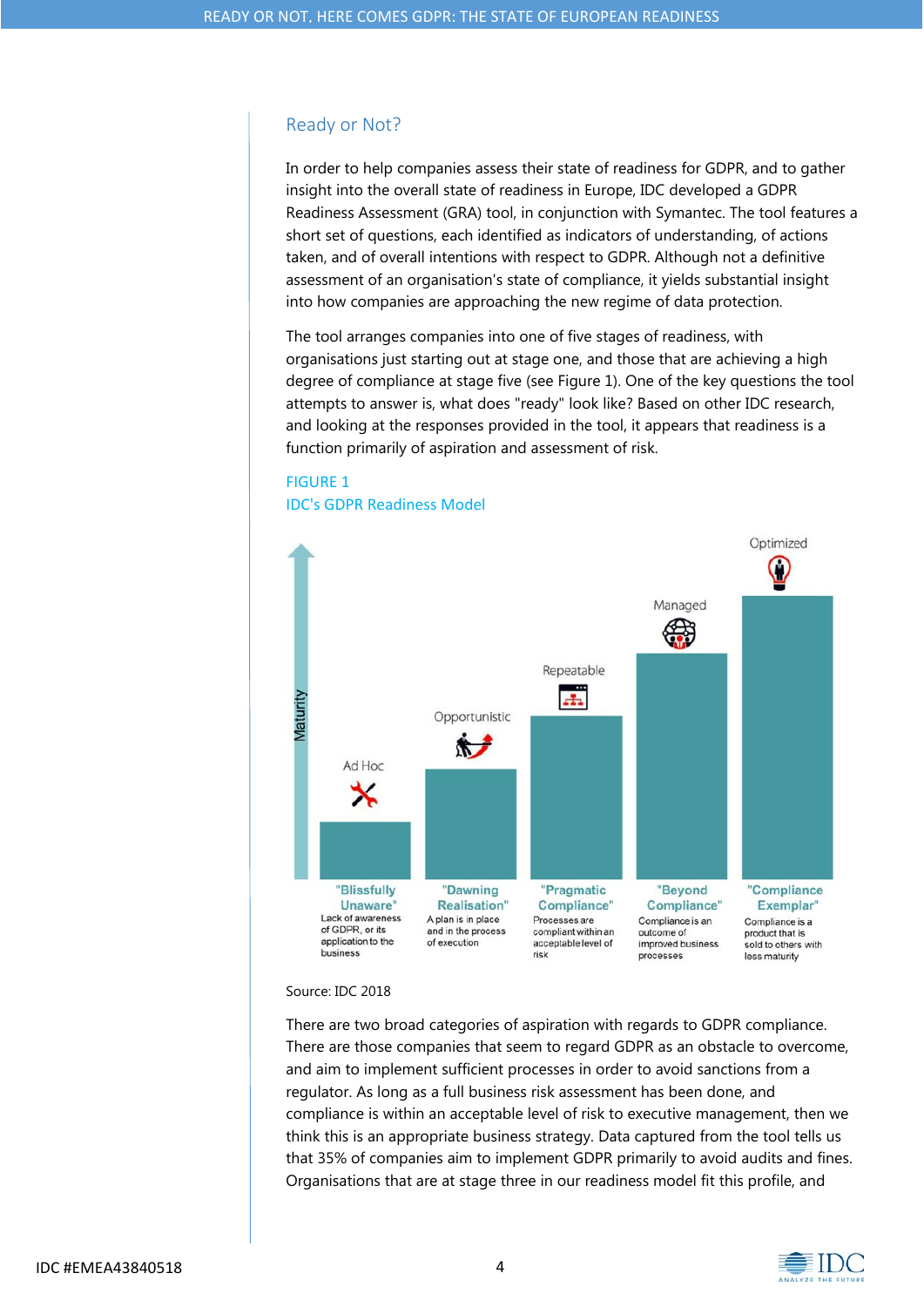those that are at stages one and two can reasonably be expected only to aspire to stage three. For example, 26% of organisations using the tool are just beginning to learn about GDPR requirements.

Then there are those companies (26%) that seek to go beyond any minimum standards and aim to achieve comprehensive compliance, or possibly even best in class compliance. These are organisations that, for a variety of motivations, are taking a more opportunity-based approach to GDPR. Again, this is an appropriate business strategy, and companies that are in stages four and five in our model fit this profile.

# GDPR is All About Risk

At IDC, we like to say that GDPR is all about risk. The tool examines organisations' approaches to risk related to personal data and reveals some interesting aspects of GDPR that carry specific sources of risk.

As Figure 2 shows, the number one identified risk is data protection by design and default. This is a new requirement in GDPR and mandates that organisations must consider data protection at the time at which processing is being considered: that is, at the innovation stage of the business process. Proving that data protection is built in to the business process will be difficult, and organisations are clearly struggling with the concept of embedding data protection considerations into everyday processes.

The second most feared risk relates to defining use cases and managing consent. The rules on consent are often poorly understood. For example, consent is not required in all cases: it is one of six legal bases for lawfully processing personal data. Companies struggle to determine when consent is required, how to ask for and manage consent, and how to set customer expectations.

### FIGURE 2

#### Which Risks do Companies Perceive to be the Greatest Under GDPR?

Question 3: Which of the following GDPR requirements will pose the greatest challenge to your organisation?



#### Source: IDC 2018

The third biggest risk concerns encryption and/or pseudonymisation of data. Encryption obfuscates data so that only those with authorisation to view the data can do so. But here are many ways to encrypt data, and encryption may break

*The number one identified risk is data protection by design and default.*

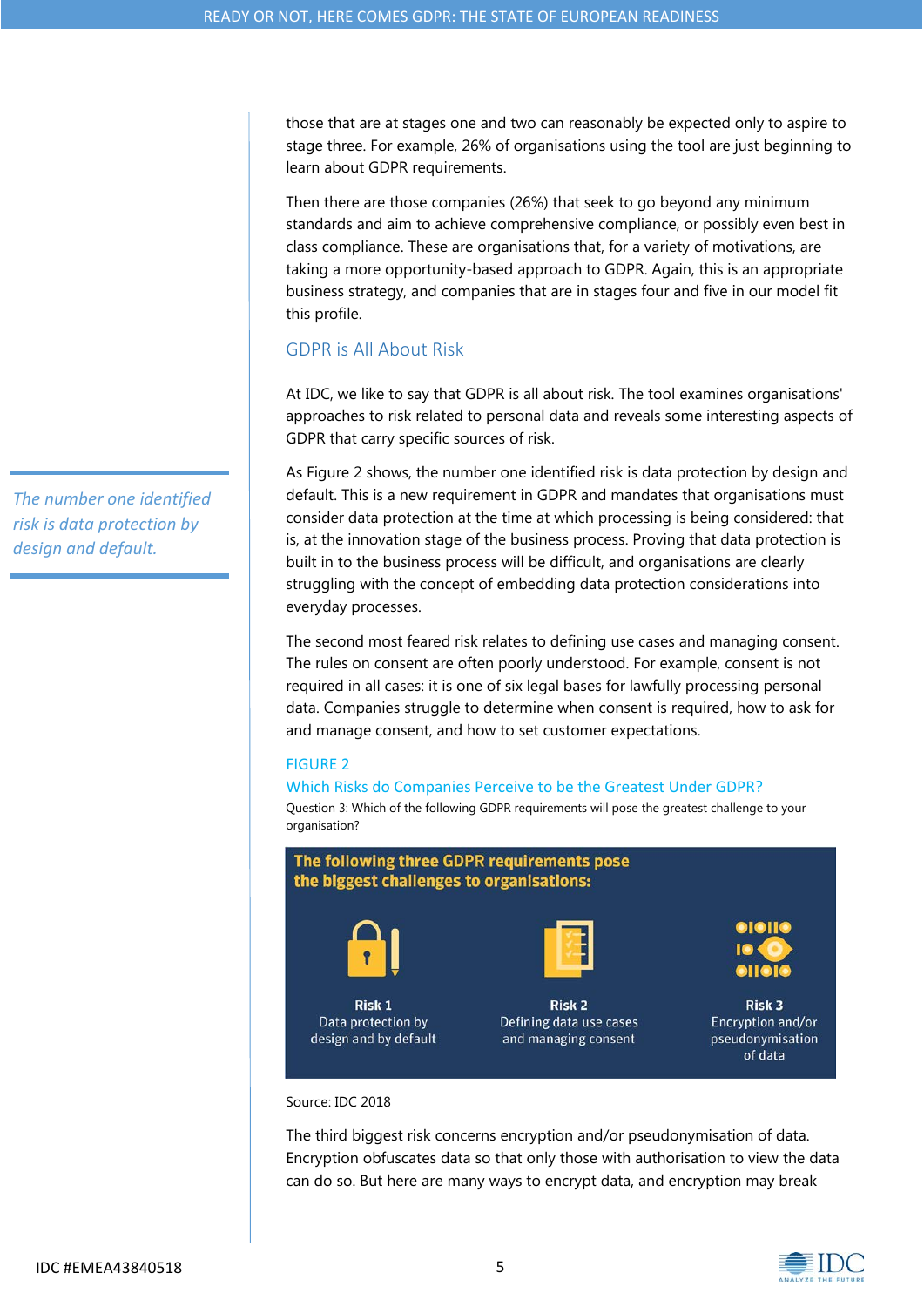business functionality, such as analytics, searching and sorting. Importantly, key management is a core discipline, and few companies have skills in this area. Pseudonymisation is the process of decoupling data from identifiers so that it can be processed securely, without individuals being identified. The identifying attributes are kept separately, but can be added back to the data if identification of an individual is required. Pseudonymisation is a relatively new term introduced in GDPR, and as a result is not widely understood.

#### FIGURE 3

Firms Are More Worried About Reputation Risk Than Administrative Fines Question 8: To what extent are you worried about the potential consequences of GDPR?

# What's keeping decision-makers up at night?

The consequence of non-compliance that respondents are most worried about is: Reputational damage

#### Source: IDC 2018

The punishments for infringements of GDPR are various, as we said earlier. Interestingly, organisations appear to be worried less by administrative fines and more by reputational damage (see Figure 3), most likely stemming from a data breach (although other sources of infringement may also carry reputational risk).

#### FIGURE 4

#### Understanding of GDPR is low overall

Question 9: What is limiting your ability to establish full GDPR compliance across your data management environment?

### **Knowledge is power**

say lack of knowledge about GDPR is limiting their ability to establish compliance across their data management environment.

#### Source: IDC 2018

Organisations are also worried simply about the understanding they have of the data they are processing: 71% of firms think that a lack of knowledge about GDPR is limiting their compliance (see Figure 4). One of the key requirements of GDPR is to know what data exists in the organisation, why it exists, who owns the data and can access it, and how long it needs to be kept. As we can see in Figure 5, most organisations are not confident in their abilities to achieve these basic requirements: of most concern are the 69% of organisations that are not confident that they know where their personal data is. But overall, adherence to the core principles of GDPR, as stated in Article 5, is low.



I

I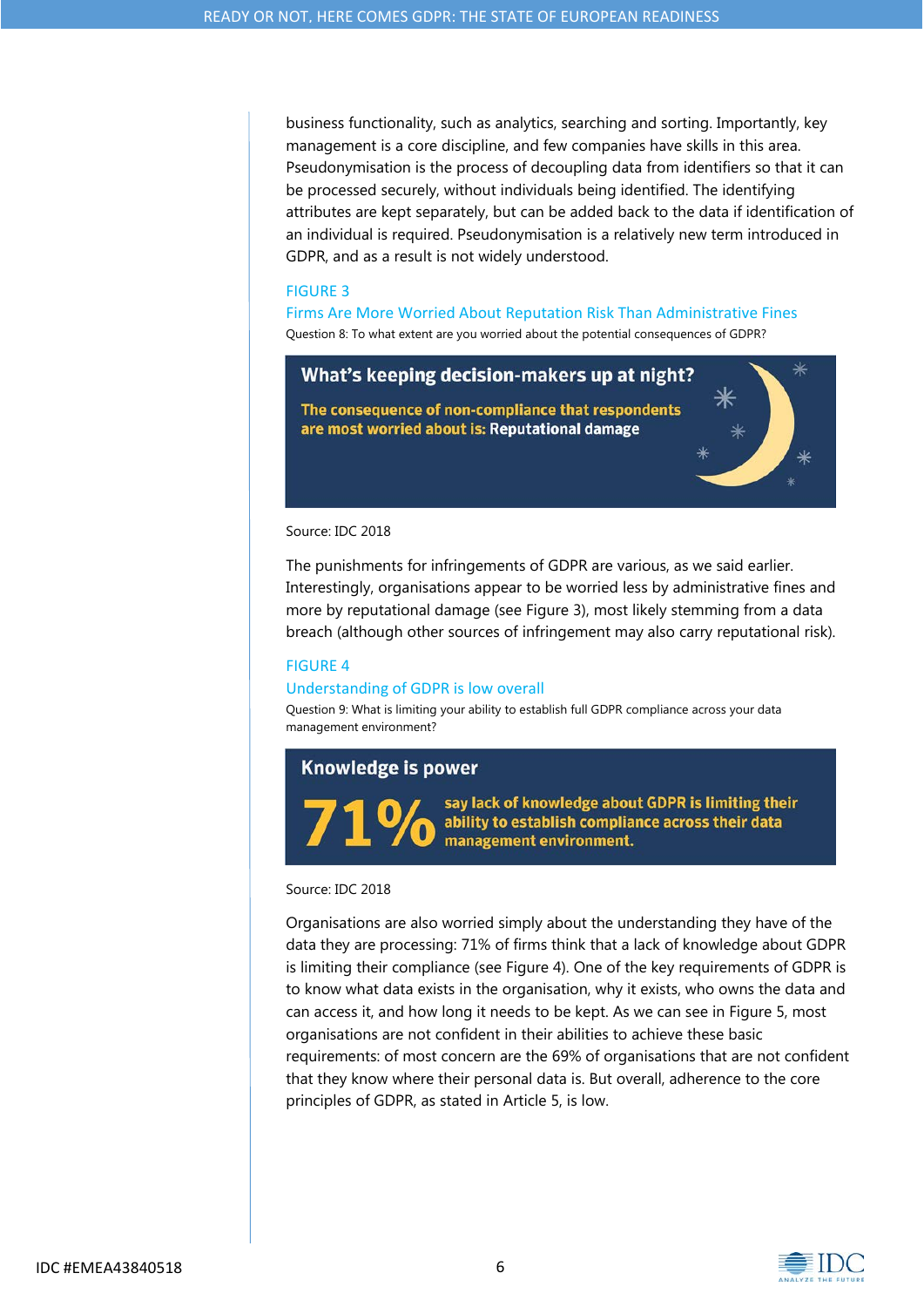#### FIGURE 5

#### Adherence to the Core Principles of GDPR is Low

Question 4: How confident are you that you can identify and locate every instance of an individual's personal data in your systems?

Question 5: At a high level, does your organisation have insight into each of the following types of data today?



#### Source: IDC 2018

If the vast majority of organisations are ill prepared for GDPR, what should they do? 32% of firms will focus on implementing privacy by design concepts, in an attempt to embed data protection principles into their organisations (see Figure 6). This is a noble aim but one that will be implemented only over a substantial lapse of time: privacy by design is not a quick fix for GDPR. IDC thinks that one of the critical success factors for a successful GDPR program is to create a cross-functional compliance task force that spans all parts of the business that deal in personal data. But only 29% have done this, meaning that the majority of programs will sit in silos, and risk missing key elements of operations that touch personal data.

#### FIGURE 6

#### Good Intentions, Not Much Action

Question 2: Which of these GDPR-specific areas do you think your organisation will need to focus on the most? (Response: Implement privacy by design and privacy by default)

Question 7: Regarding leadership of your GDPR programme, has your organisation established a crossfunctional compliance taskforce or governance board that involves GRC, IT, and operational stakeholders?

# **Time's running out** How are your peers going to accelerate their progress?  $32%$ **29%** will focus on implementing have created a cross-functional compliance task-force - but it privacy by design needs to be fully established

Source: IDC 2018





J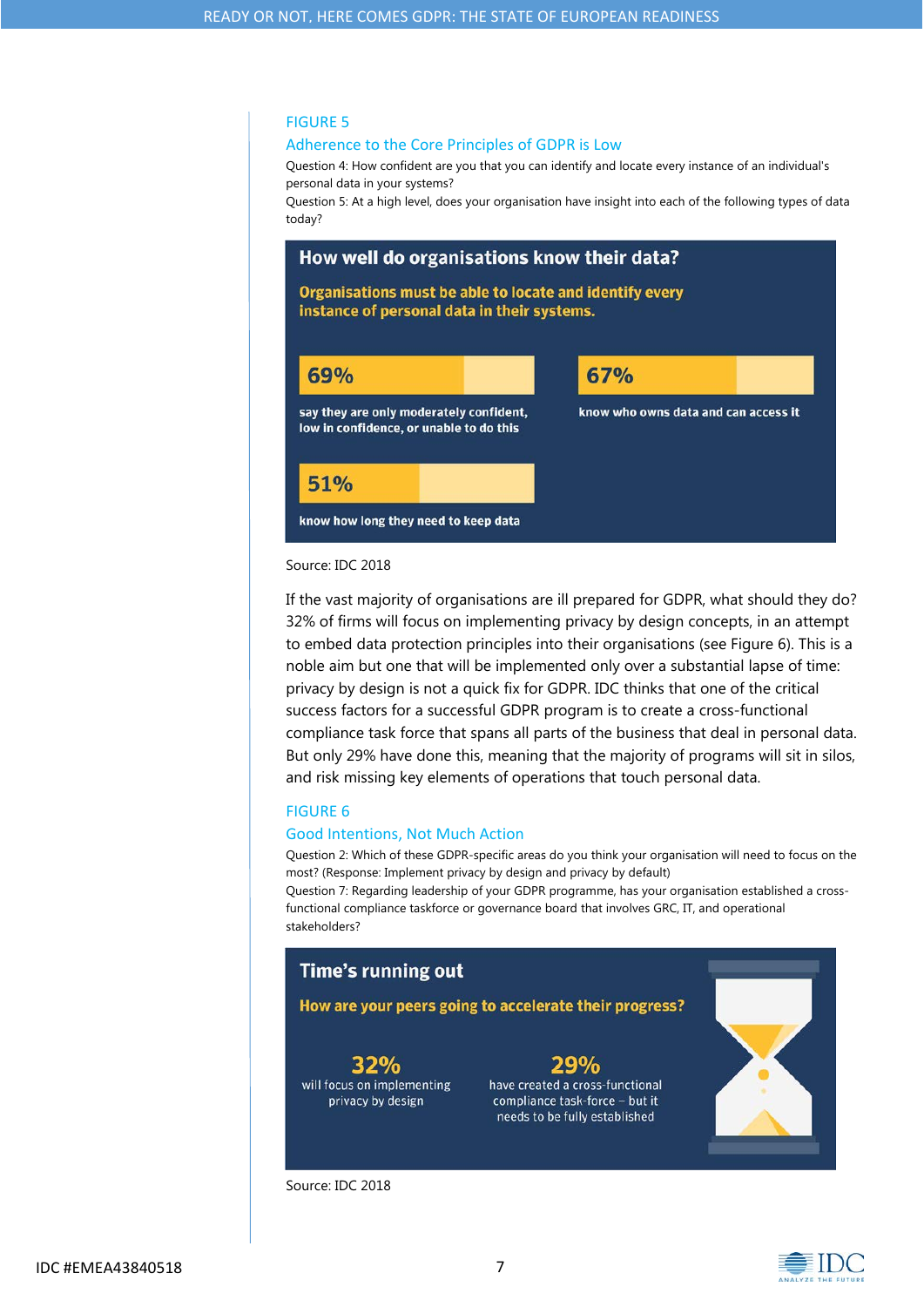*RTBF is easy to misinterpret and it may also lead to unintended consequences.*

# The (Infamous) Right to Be Forgotten

One of the most misunderstood articles in GDPR is the right to erasure, commonly referred to as the right to be forgotten (or RTBF, see Art 17). The principle behind RTBF is sound: data should only be held for as long as it is needed to fulfil the purpose for which it was gathered. If data is no longer required by an organisation, we should delete it. If organisations forget to do this, then it is reasonable to allow an individual to have the right to request the data's deletion.

However, RTBF is easy to misinterpret and it may also lead to unintended consequences. Consumers may read RTBF as the right to demand that an organisation forgets everything about them, including useful or legally required information. Similarly, organisations may believe that they are obliged to forget information that may be required in the performance of the contract, such as customer account details and records of transactions. Neither of these situations applies under GDPR.

In fact, RTBF is not an absolute right — data controllers can decline requests, for example in cases where data is required in legal obligations or is held in the public interest. In most cases, we think that RTBF will apply where a data subject withdraws consent, having previously provided this as the lawful basis for processing. In most other cases, where consent is not depended upon for lawful processing it is less likely that an RTBF request would be successful.

RTBF may also be difficult to implement technically. There has already been a court case in the Netherlands where a data subject tried to have his data removed from an immutable blockchain application. It's also unclear whether RTBF requests also apply to backup and archiving copies that may exist on old tape storage devices.

Do data subjects understand the full implications of an RTBF request? A request to be forgotten entirely will remove all references to that data subject, including those that may prevent further contact from being made. For example, a do-not-call list may have to retain some data in order to know not to call a data subject. In other words, some data may have to be retained in order to implement the spirit of a report request. Pragmatically, we think that most data subjects will understand and accept this situation, but there may be instances where this is not true, leading to confusion and frustration on both sides.

# The Impact of GDPR on Consumers

So far, most of the impact from GDPR has been experienced by the corporate sector based on revisions of business processes, risk reappraisal and mitigation strategies, and the implementation of new technology. If this represents wave one of GDPR, then wave two will be focused on consumers and citizens.

The first question then is, do consumers care about personal data? It is arguable that they do not: they seem happy to create and distribute their own personal data at scale without regard for its intended destination or purpose. It's clear that no one reads terms and conditions for services provided. This is verifiable: PayPal's

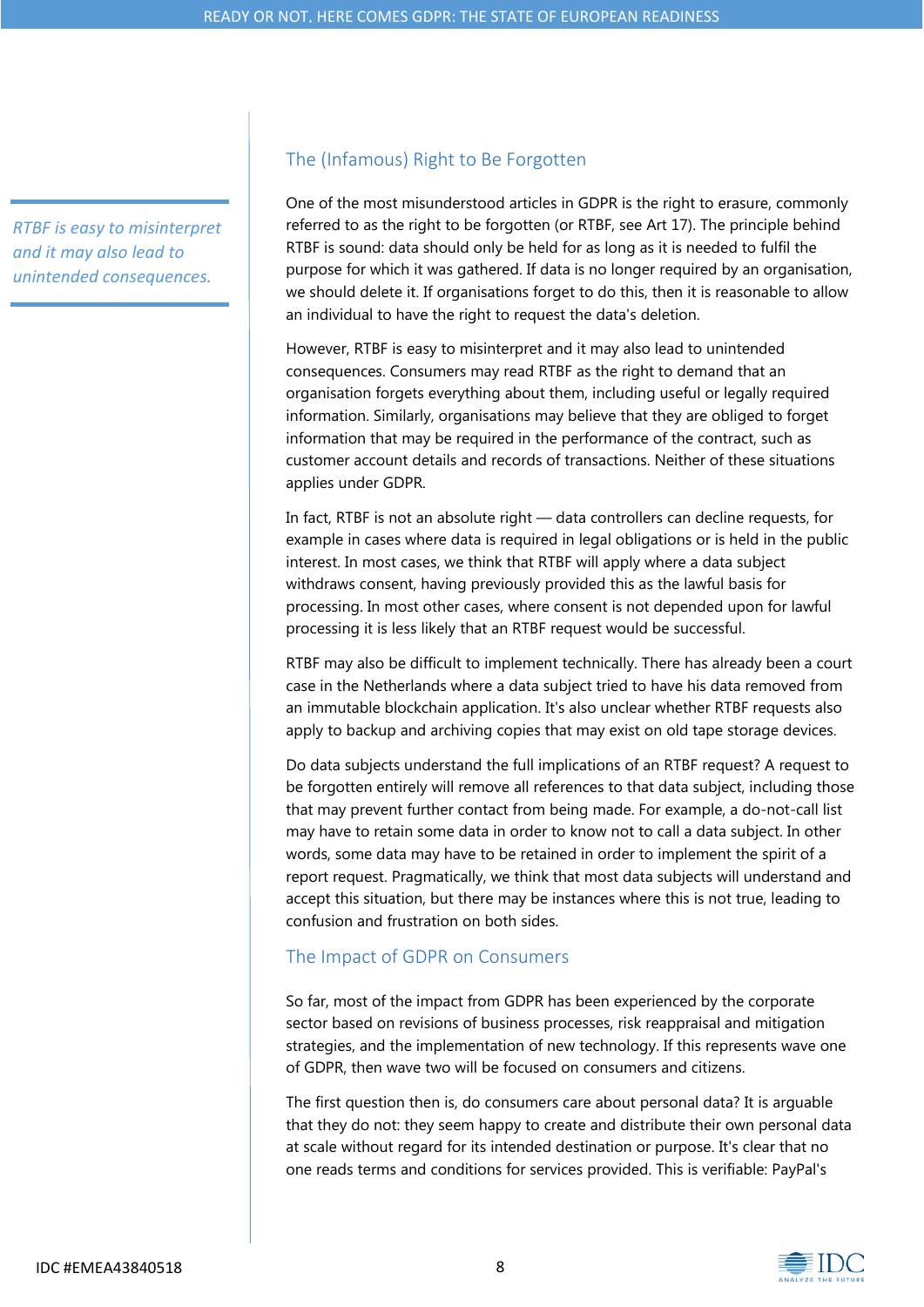terms of service are longer than Hamlet at over 30,000 words. Consumers are happy to agree to WiFi terms and conditions that demand rights to a first-born child, painting snail shells, or oblige people to unblock sewers.

Do consumers understand the impact of sharing personal data? There is little evidence to suggest that this is the case, but there are sufficient instances that may predict a different situation in the future. The recent turmoil surrounding Facebook, Cambridge Analytica, and AIQ has been well publicised and shines a light on the third-party use of data for purposes unknown to the data subjects. Healthcare data seems rarely to be properly protected, despite its highly sensitive nature. The sector regularly tops the tables of data protection offenders produced by regulators and privacy watchers.

Financial information is also highly sensitive, and is also frequently spilled. The Equifax breach in 2017 leaked millions of data records. The recent TSB Bank outage may also transgress GDPR: Article 32 obliges organisations to ensure the "availability and resilience" of data processing. And the rise in ransomware attacks also affects GDPR compliance, with the definition of a data breach including "unlawful destruction, loss, (or) alteration" of personal data.

Slowly and gradually, consumers are becoming more aware of the sensitivities surrounding their personal data, and the risks associated with it. They are also increasingly aware that organisations have a moral and legal responsibility to protect that data. As this awareness grows, and more companies are scrutinised for their failure to adequately protect personal data, we think that the balance of power will shift from organisations to consumers.

The end game is a rise in data liquidity, where consumers confer rights (via consent) to use personal data to named suppliers, or possibly data brokers. Effectively, consumers are giving a license to selected data controllers to process the data, for which consumers may receive monetary recompense and/or additional services. Organisations will need to treat consumers not only as customers of their core service but also as suppliers of the data that enables them to provide that service in the first place.

The key concepts in creating data liquidity is Data portability (See Article 20). Data portability enables transfer of data between suppliers, allowing consumers to move their data wholesale from one provider to another, at no cost to them. This ability unpicks the stickiness of providers' offerings, and should lead to an increase in customer churn. Churn is a well-recognised concern in some markets, such as mobile telephony, but is very rare in others, like financial services. IDC thinks that data portability will at the very least drive high levels of personal data protection. If consumers believe that the data is not being adequately protected it will be easier for them to defect.

The barrier to data portability is the network effect, which states that the usefulness of a service is proportional to the square of the number of users. Thus, consumers may be reluctant to switch to an alternative provider if their friends and contacts are not on the new service. Primarily, this affects social media providers, which are dependent upon network effects. But it is possible that activist engagement could sway this balance.

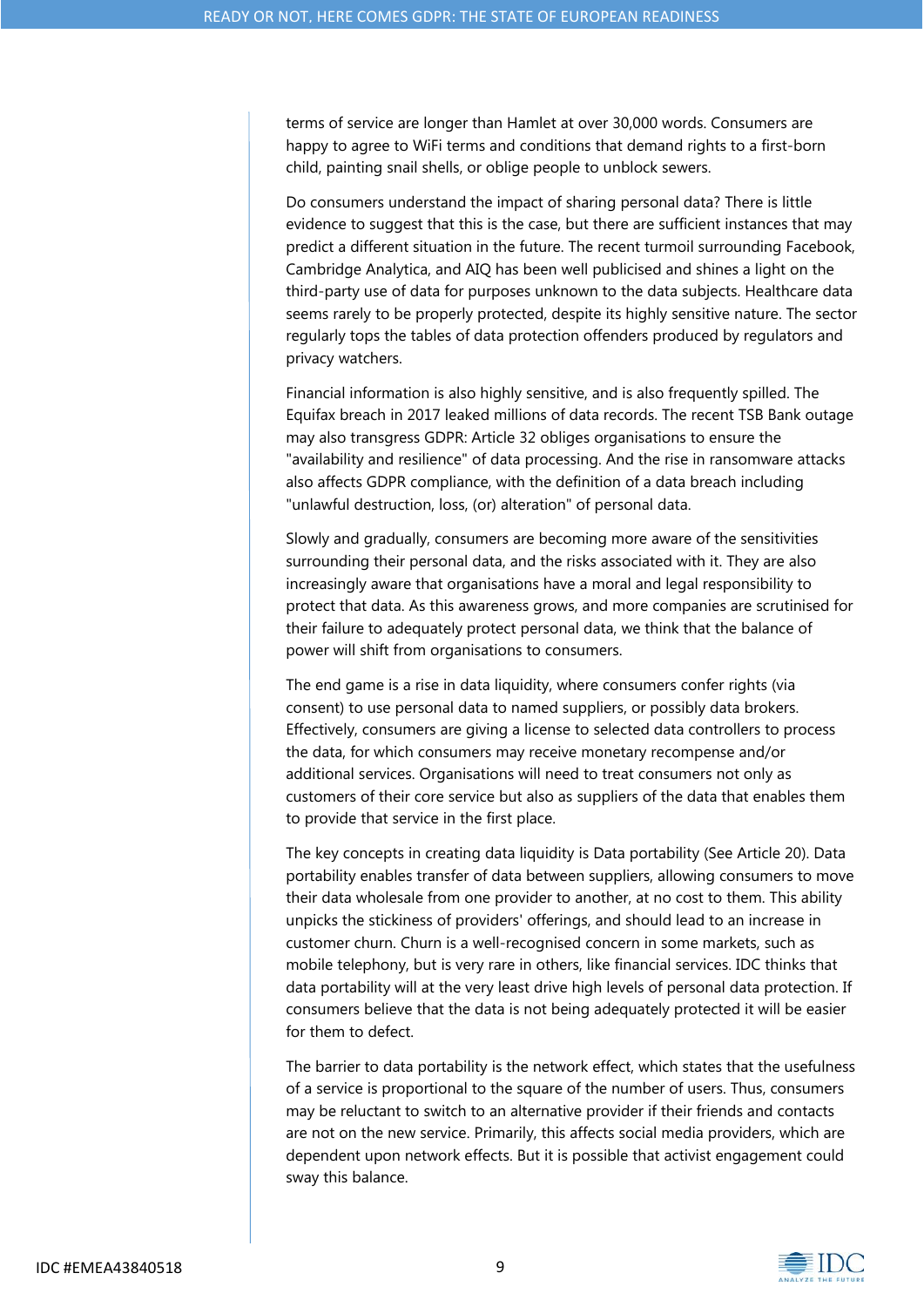*Class‐action lawsuits pose a greater financial risk than fines.*

# The Rise of GDPR Activism?

The consequences for infringements of GDPR have tended to focus on the substantial fines which can be levied by regulators. While these are indeed significant, there is a potentially greater financial risk from the prospect of classaction lawsuits on behalf of data subjects.

While the term "class action" is not used officially, GDPR allows not-for-profit bodies to represent data subjects in the case of an infringement (See Article 80). This representation can apply to the rights of data subjects in their pursuit of recourse if they are a victim of an infringement. This recourse ranges from a simple complaint to regulator, to a complaint against the judgement of a regulator, and to a complaint of an infringement by a data controller or processor. The right to representation is important, because it includes the rights to receive compensation (see Article 82) which then opens the prospect of multiple financial claims for damages. Article 82 confers a right for any person "who has suffered material or non-material damage" to claim compensation from the controller or processor. There are several interesting dimensions to this part of GDPR:

- Damage does not need to be material, but can simply be the fact that an infringement has occurred. Although it is likely that non-material damages will attract lower levels of compensation than material claims, this is not codified in the legislation. Such non-material actions could include claims for distress, anxiety or reputation damage.
- Compensation is payable as a result of an infringement. Infringements are not limited to personal data breaches, but could, for example, relate simply to the failure of an organisation to process a data subject access request (see Article 15) or RTBF request within the time allowed (typically one month).
- There are no limits on the compensation payable by controllers or processors. This means that, potentially, such multiple claims may exceed the limits of administrative fines levied by regulators.

We expect not-for-profit bodies that are appropriately informed on data protection matters to represent data subjects. It is widely argued that such representative actions will be pursued by nefarious groups seeking to do harm to organisations, particularly those they may disagree with on a basis of differing principles or ethics. GDPR pre-empts this type of action to a degree: it mandates that such representing bodies must have "statutory objectives which are in the public interest, and (be) active in the field of the protection of data subjects' rights". In other words, representing bodies cannot be commercial operations, or be engaged in activities that are not in the public interest. The types of bodies we think will engage in such representation activity will be consumer rights outfits and privacy advocacy groups.

Nevertheless, interested bodies could affect substantial financial damage upon infringing data controllers and processors. It is conceivable that they may corral groups of data subjects and pre-empt an infringement by coordinating individual data subject access requests to a single company. Such a coordinated approach could swamp a target and subsequently strain the resources of the firm, meaning it

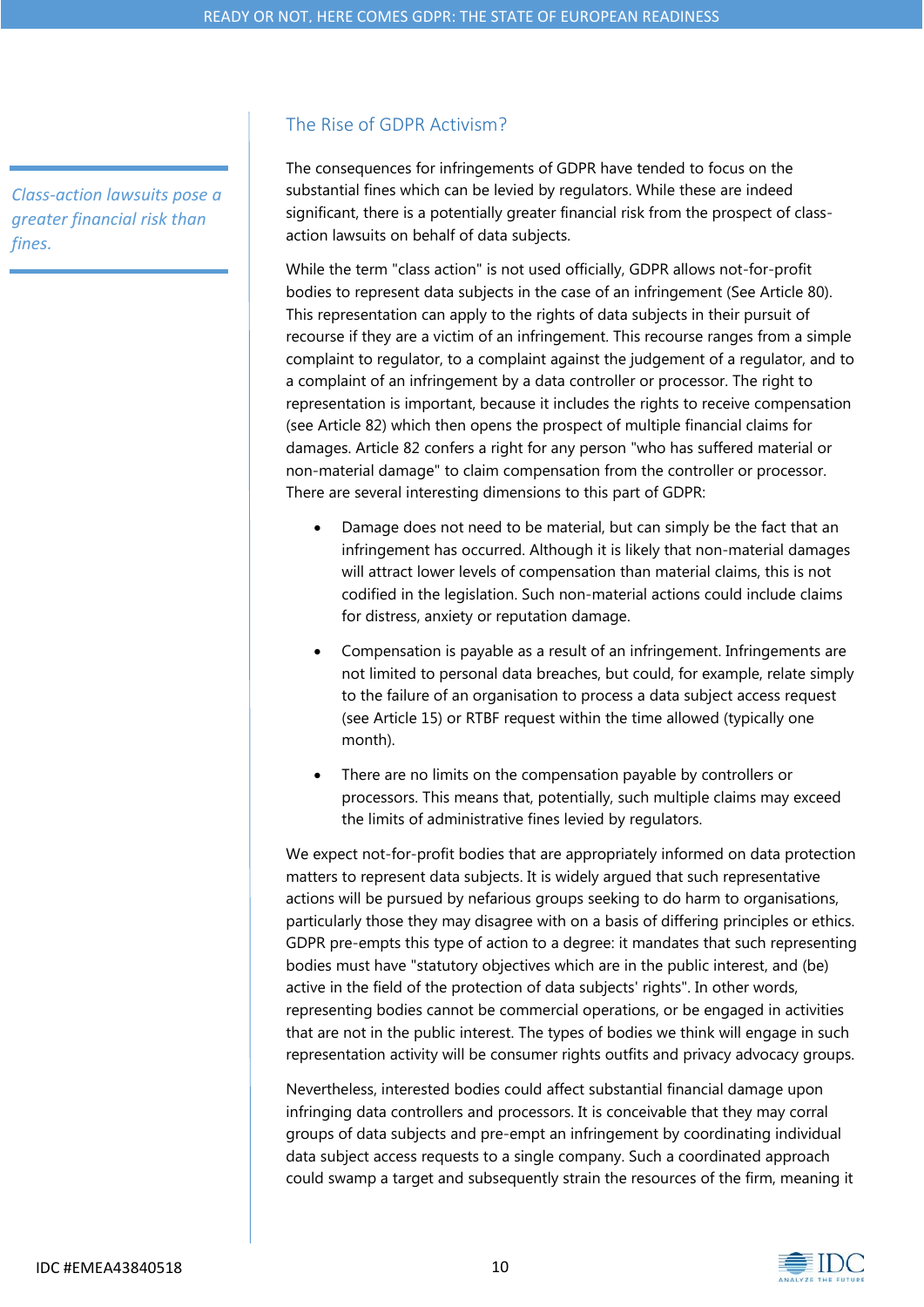would be unable to service all requests and thus be in a position of noncompliance. At the very least, such action would test the resilience of a company to demonstrate its GDPR compliance, but in many cases would result effectively in a denial of service attack from a deluge of relatively trivial requests.

It remains to be seen whether activist organisations do, in fact, orchestrate campaigns against specific companies. However, the prospect is real and organisations need to assess the risk and take appropriate preparatory action.

### Conclusion

GDPR is a force for good. It updates existing data protection law that is hopelessly out of date, and tidies up legislation across EU member states into a cohesive set of rules. It also reinforces data protection as a human right, and prompts organisations to treat personal data with the respect it deserves. GDPR is designed to change the behaviour of organisations in the treatment of personal data: eventually, we think, it will also change the attitude of individual data subjects towards how our own data is handled.

### FIGURE 7

Actions to Speed up Progress



#### Source: IDC 2018

Organisations cannot ignore GDPR. They must embrace it, organise for it, and embed it in the business processes. Data protection is not something that is extra: it is integral to everything that organisations do.

In order to make rapid progress in GDPR compliance, we think organisations can focus on three fundamentals (see Figure 7).

- Understand where you are in readiness for GDPR. Self-awareness is the first step to enlightenment, so try our self-assessment tool to give you a starting point.
- GDPR is not just about IT or security, but we also believe that organisations cannot be compliant without the application of technology. In particular, the requirements for information security are key, not just in the adherence to security requirements (see Article 32) but also more broadly in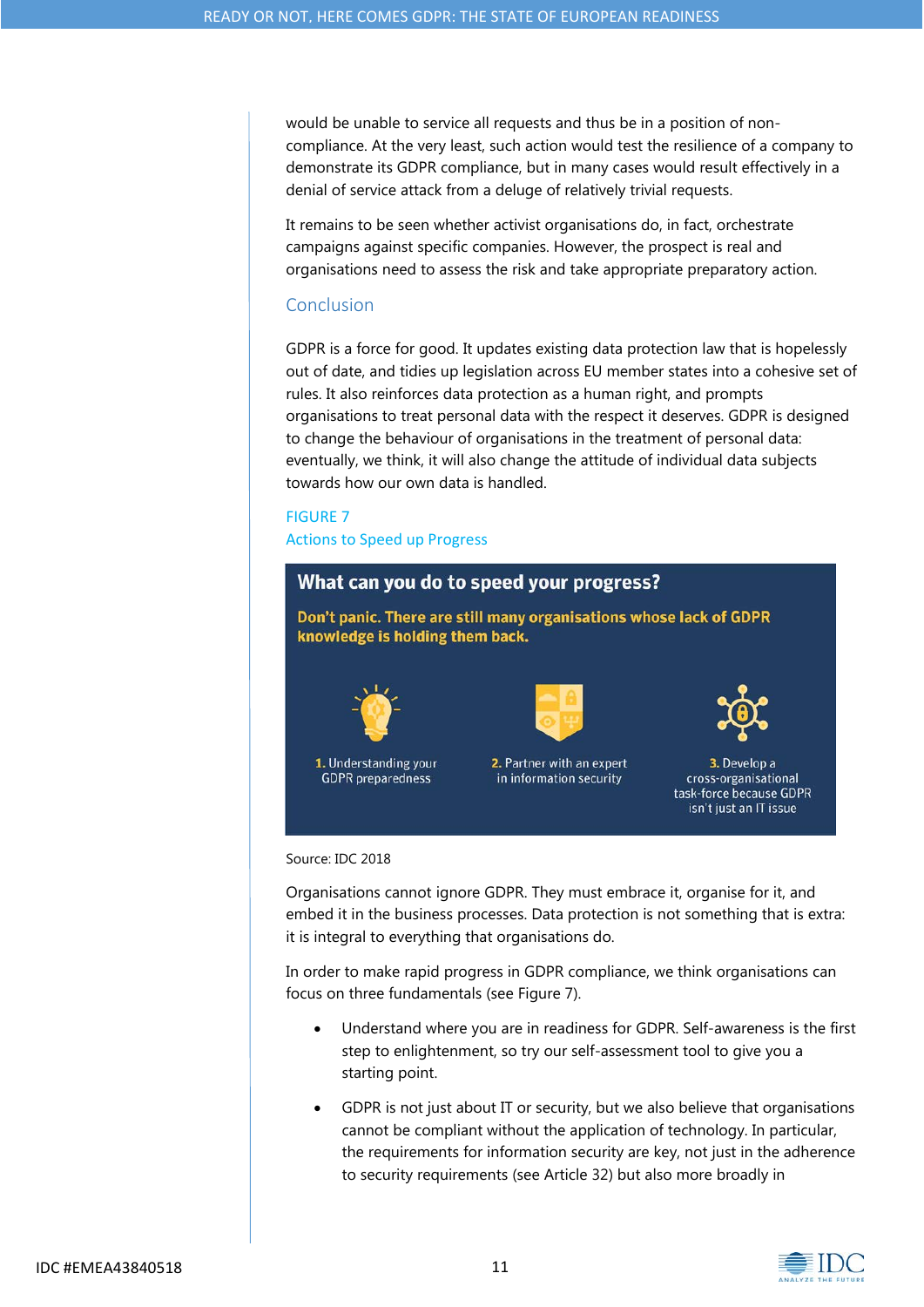*Investment in GDPR processes and solutions will pay off in the long term.*

controlling access to personal data, and the use of encryption and other pseudonymisation techniques to remove data from GDPR scope.

 GDPR is not an IT issue, or even a legal issue. It is a business concern, and multiple areas of the organisation will be affected by GDPR. Typical GDPR programs involve sales, marketing, human resources, accounts and customer service. Make sure you involve all of your stakeholders in a GDPR program, and establish this as a continuous review process.

Finally, remember that GDPR is here to stay. It is not a one-time effort to become compliant, after which we can return to old habits. Any investment in GDPR processes and solutions will pay off in the long term. Good luck!

# About the Research

IDC developed a short questionnaire comprising nine key questions, each identified as indicators of understanding, of actions taken, and of overall intentions with respect to GDPR. These questions were developed based on a deep understanding of GDPR requirements and also of prevailing attitudes to GDPR as revealed in IDC's GDPR Readiness survey 2017.

We compiled the nine questions into an online tool, the IDC GDPR Readiness Assessment (https://symantecgdpr.idcready.net), which is free to complete and which provides an indicative assessment of the respondent's organisational preparedness for GDPR. The tool is available in English, French and German. Respondents can optionally download a tailored report detailing IDC's assessment of GDPR readiness.

The figures cited in this report are based on the responses of 1601 participants who completed the assessment between November 2017 and April 2018. Responses from Germany numbered 150, France 211, and the UK 499, with balance of responses coming from other countries. All statistics were correct at the time of writing.